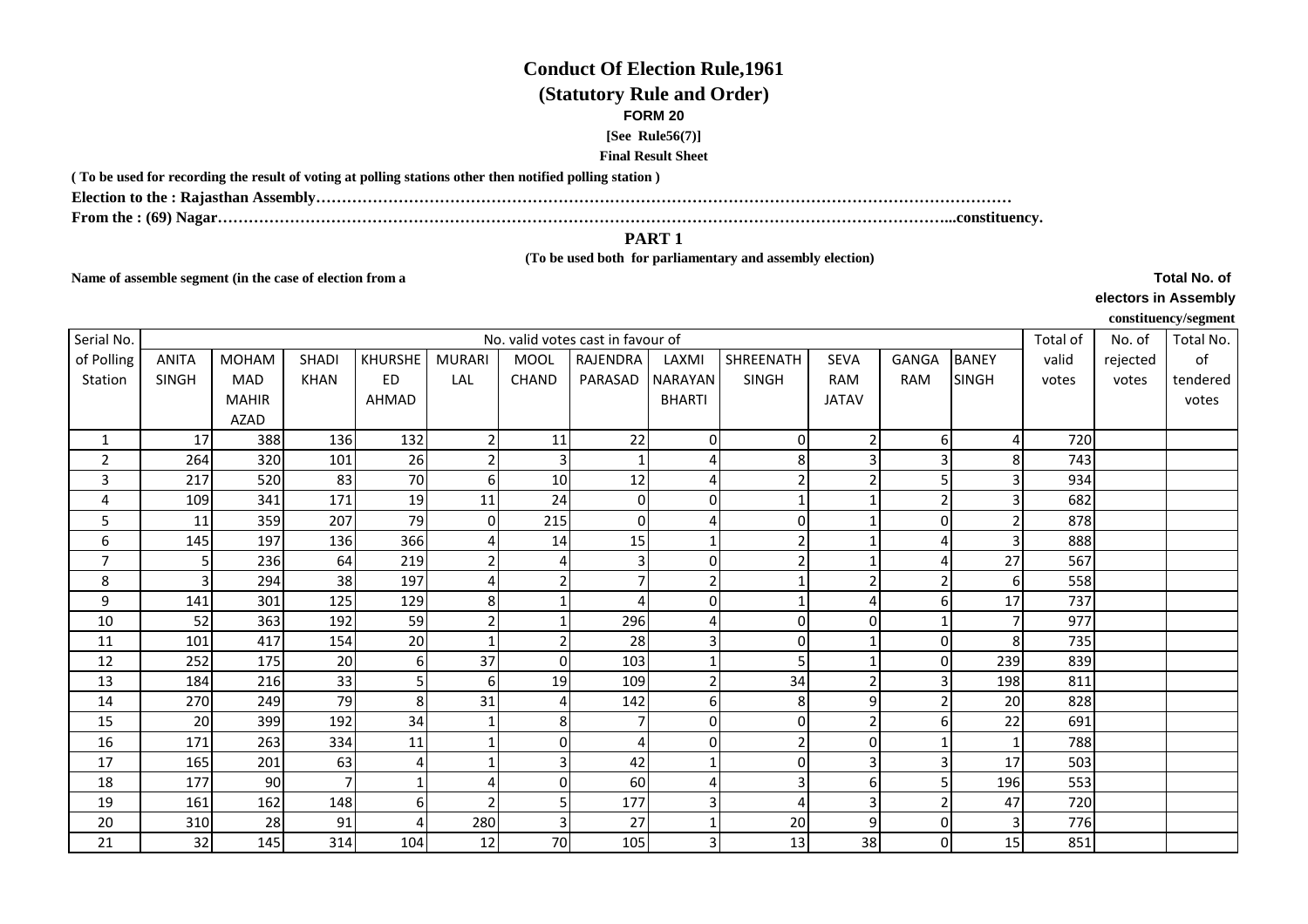| Serial No.      |                | No. valid votes cast in favour of |              |                |                         |                         |                |                  |                |                  |                         |                         | Total of | No. of   | Total No. |
|-----------------|----------------|-----------------------------------|--------------|----------------|-------------------------|-------------------------|----------------|------------------|----------------|------------------|-------------------------|-------------------------|----------|----------|-----------|
| of Polling      | <b>ANITA</b>   | <b>MOHAM</b>                      | <b>SHADI</b> | KHURSHE        | <b>MURARI</b>           | <b>MOOL</b>             | RAJENDRA       | LAXMI            | SHREENATH      | <b>SEVA</b>      | GANGA                   | <b>BANEY</b>            | valid    | rejected | of        |
| Station         | SINGH          | MAD                               | KHAN         | ED             | LAL                     | CHAND                   | PARASAD        | NARAYAN          | SINGH          | RAM              | RAM                     | <b>SINGH</b>            | votes    | votes    | tendered  |
|                 |                | <b>MAHIR</b>                      |              | AHMAD          |                         |                         |                | <b>BHARTI</b>    |                | <b>JATAV</b>     |                         |                         |          |          | votes     |
|                 |                | AZAD                              |              |                |                         |                         |                |                  |                |                  |                         |                         |          |          |           |
| 22              | 83             | 105                               | 155          | 167            | $\overline{4}$          | $\overline{7}$          | 46             | 7                | 20             | 11               | $\overline{0}$          | 5                       | 610      |          |           |
| 23              | 346            | 108                               | 91           | 4              | $\overline{3}$          | $\mathbf{1}$            | 13             | 4                | 6              | 19               | $\overline{\mathbf{3}}$ | 169                     | 767      |          |           |
| 24              | 330            | 20                                | 65           | $\overline{3}$ | 78                      | 9                       | 27             | 5                | 22             | $\overline{3}$   | $\mathbf{1}$            | $\overline{4}$          | 567      |          |           |
| 25              | 240            | 29                                | 109          | $\pmb{0}$      | 238                     | $\overline{2}$          | 45             | $\overline{2}$   | 9              | $\mathbf 0$      | $\overline{0}$          | 38                      | 712      |          |           |
| $\overline{26}$ | 72             | 208                               | 217          | $\overline{7}$ | 11                      | 14                      | 145            | $\overline{27}$  | 29             | 5                | $\overline{4}$          | 257                     | 996      |          |           |
| $27$            | 24             | 338                               | 102          | $\overline{2}$ | $\overline{4}$          | 18                      | 132            | $\overline{3}$   | 101            | $\mathbf 0$      | $\mathbf{1}$            | $\overline{4}$          | 729      |          |           |
| 28              | 25             | 229                               | 230          | 12             | 12                      | 6                       | 124            | 6                | 58             | 16               | $\overline{2}$          | $\overline{7}$          | 727      |          |           |
| 29              | 15             | 30                                | 119          | $\mathbf{3}$   | 245                     | 3                       | 139            | 14               | 12             | $\mathbf 2$      | $\pmb{0}$               | 15                      | 597      |          |           |
| $30\,$          | 107            | 58                                | 206          | 9              | 250                     | 4                       | 90             | 60               | 25             | 4                | 3                       | $\mathbf 0$             | 816      |          |           |
| $\overline{31}$ | 278            | 152                               | 22           | 5              | 237                     | $\overline{2}$          | $\overline{4}$ | $\boldsymbol{9}$ | 101            | $\overline{2}$   | $\overline{3}$          | 6                       | 821      |          |           |
| $\overline{32}$ | 11             | 265                               | 58           | 227            | 5 <sup>1</sup>          | $\overline{4}$          | 17             | $\overline{0}$   | 103            | $\boldsymbol{9}$ | $\mathbf 1$             | $\overline{3}$          | 703      |          |           |
| 33              | 76             | 65                                | 162          | 211            | $\overline{28}$         | $\Delta$                | 10             | 202              | 3              | $\mathbf{1}$     | $\overline{0}$          | $\overline{1}$          | 763      |          |           |
| 34              | 86             | 75                                | 92           | 31             | 376                     | 13                      | 173            | $\overline{2}$   | 24             | $\mathbf 1$      | $\mathbf{1}$            | $\overline{4}$          | 878      |          |           |
| 35              | 28             | 219                               | 197          | 49             | 58                      | $\overline{2}$          | 229            | $\overline{2}$   | $\overline{0}$ | $\mathbf 2$      | $\overline{0}$          | $\mathbf{1}$            | 787      |          |           |
| 36              | 206            | 54                                | 121          | $\overline{2}$ | 51                      | 5                       | 65             |                  | 51             | $\mathbf{1}$     | $\overline{0}$          | $\overline{2}$          | 561      |          |           |
| 37              | 117            | 11                                | 39           | $\pmb{0}$      | 251                     | 9                       | 12             | 7                | 139            | $\mathbf 1$      | $\overline{\mathbf{3}}$ | 19                      | 608      |          |           |
| 38              | 198            | 28                                | 152          | $\overline{2}$ | 225                     | $\overline{\mathbf{3}}$ | 195            | $\mathbf 0$      | 27             | $\mathbf 1$      | $\mathbf{1}$            | $\overline{\mathbf{3}}$ | 835      |          |           |
| 39              | 403            | 33                                | 101          | $\overline{7}$ | 391                     | $\mathbf{1}$            | 6              | 5                | 77             | $\mathbf 2$      | $\overline{0}$          | $\overline{2}$          | 1028     |          |           |
| 40              | 10             | 181                               | 371          | 17             | 15                      | $\overline{2}$          | 131            | 3                | $\overline{0}$ | 3                | $\overline{2}$          | $\overline{c}$          | 737      |          |           |
| 41              | 273            | 313                               | 89           | 24             | 95                      | 3                       | 9              | $\Omega$         | 12             | $\mathbf 0$      | $\mathbf{1}$            | 6                       | 825      |          |           |
| 42              | 321            | 19                                | 78           | $\overline{2}$ | 233                     | $\overline{\mathbf{3}}$ | 39             | 8                | 107            | $\mathbf 1$      | $\pmb{0}$               | $\overline{4}$          | 815      |          |           |
| 43              | 57             | 132                               | 168          | 10             | 32                      | 5                       | 37             | $\mathbf{1}$     | 11             | 8                | $\overline{\mathbf{3}}$ | 9                       | 473      |          |           |
| 44              | 211            | 135                               | 55           | $\mathbf{1}$   | 30                      | 5                       | 575            | $\mathbf{1}$     | 6              | $\mathbf{1}$     | $\mathbf{1}$            | 31                      | 1052     |          |           |
| 45              | 81             | 19                                | 48           | $\overline{2}$ | 52                      | 8                       | 343            | 5                | 114            | $\mathbf 0$      | $\mathbf 0$             | $\mathbf{1}$            | 673      |          |           |
| 46              | 8 <sup>°</sup> | 193                               | 160          | 6              | $\overline{\mathbf{3}}$ | $\mathbf{1}$            | 81             | $\mathbf{1}$     | 3              | $\mathbf 1$      | 3                       | 148                     | 608      |          |           |
| 47              | 77             | 291                               | 126          | 3              | 81                      | 19                      | 12             | $\mathbf 0$      | $\overline{1}$ | $\overline{c}$   | $\overline{\mathbf{4}}$ | $\overline{7}$          | 623      |          |           |
| 48              | 17             | 443                               | 96           | 6              | $\pmb{0}$               | 12                      | 86             | 9                | 74             | $\mathbf{1}$     | $\overline{0}$          | 24                      | 768      |          |           |
| 49              | 96             | 149                               | 214          | $\overline{4}$ | $\overline{3}$          | $\overline{2}$          | 443            | 6                | 38             | $\overline{7}$   | $\mathbf{1}$            | 32                      | 995      |          |           |
| 50              | 207            | 67                                | 27           | 5              | 60                      | 61                      | 161            | 5                | 85             | 4                | $\overline{\mathbf{4}}$ | 70                      | 756      |          |           |
| 51              | 10             | 345                               | 181          | 6              | $6\,$                   | 23                      | 222            | 3                |                | $\pmb{0}$        | $\pmb{0}$               | $\overline{\mathbf{3}}$ | 800      |          |           |
| 52              | 271            | 263                               | 43           | $\overline{2}$ | $\overline{4}$          | 5                       | 42             | $\mathbf 0$      |                | 3                | $\overline{2}$          | 23                      | 659      |          |           |
| 53              | 153            | 107                               | 110          | 16             | 41                      | $\mathbf{1}$            | 14             | $\overline{2}$   | 16             | $\overline{23}$  | $\overline{\mathbf{4}}$ | 41                      | 528      |          |           |
| 54              | 53             | 279                               | 97           | 16             | $\mathbf 1$             | $\overline{2}$          | 102            | $\pmb{0}$        | 3              | $\mathbf 0$      | 3                       | 8                       | 564      |          |           |
| 55              | 124            | 278                               | 256          | 20             | $\overline{\mathbf{4}}$ |                         | 23             | $\pmb{0}$        | 11             | $\mathbf{1}$     | 4                       | 11                      | 736      |          |           |
| 56              | 268            | 462                               | 41           | 6              | $\overline{3}$          | $\mathbf{1}$            | 64             | 5                | 5 <sup>1</sup> | $\mathbf 0$      | 5                       | 14                      | 874      |          |           |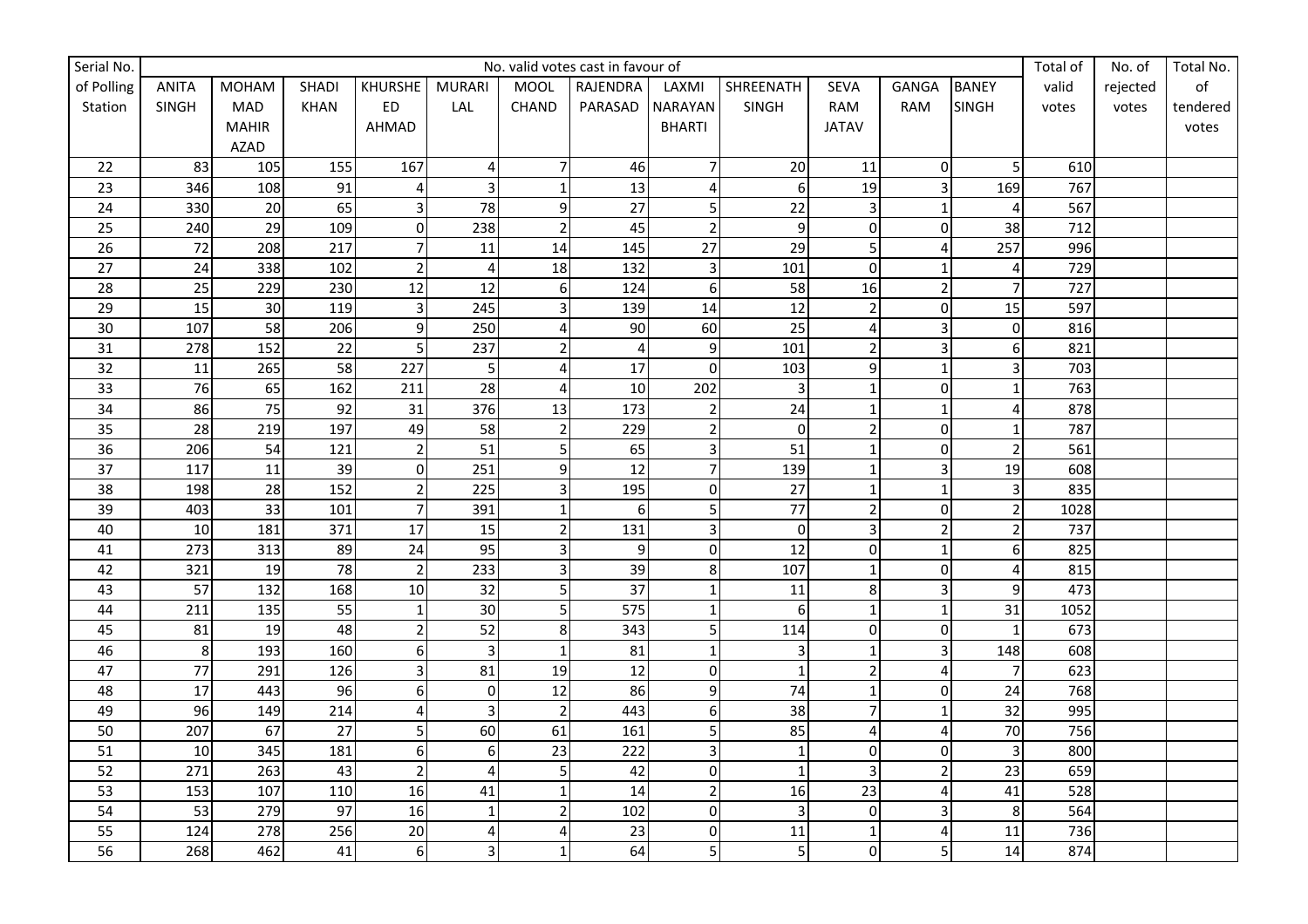| Serial No. |                | No. valid votes cast in favour of |              |                         |                  |                         |                |                  |                          |                         |                         |                  | Total of | No. of   | Total No. |
|------------|----------------|-----------------------------------|--------------|-------------------------|------------------|-------------------------|----------------|------------------|--------------------------|-------------------------|-------------------------|------------------|----------|----------|-----------|
| of Polling | <b>ANITA</b>   | <b>MOHAM</b>                      | <b>SHADI</b> | <b>KHURSHE</b>          | <b>MURARI</b>    | <b>MOOL</b>             | RAJENDRA       | LAXMI            | SHREENATH                | <b>SEVA</b>             | GANGA                   | <b>BANEY</b>     | valid    | rejected | of        |
| Station    | SINGH          | MAD                               | KHAN         | ED                      | LAL              | CHAND                   | PARASAD        | NARAYAN          | SINGH                    | RAM                     | RAM                     | <b>SINGH</b>     | votes    | votes    | tendered  |
|            |                | <b>MAHIR</b>                      |              | AHMAD                   |                  |                         |                | <b>BHARTI</b>    |                          | <b>JATAV</b>            |                         |                  |          |          | votes     |
|            |                | AZAD                              |              |                         |                  |                         |                |                  |                          |                         |                         |                  |          |          |           |
| 57         | 49             | 432                               | 65           | 13                      | $\mathbf 1$      | $\overline{0}$          | $\overline{2}$ | $\mathbf{1}$     |                          | $\overline{2}$          | $\overline{\mathbf{3}}$ | 5                | 574      |          |           |
| 58         | 242            | 207                               | 128          | 21                      | $\mathbf 1$      | $\overline{1}$          | 167            | $\mathbf{1}$     | 3                        | 3                       | $\overline{\mathbf{3}}$ | 18               | 795      |          |           |
| 59         | 225            | 207                               | 24           | $\mathbf{1}$            | $\overline{3}$   | 0                       | 34             | $\mathbf{1}$     | 4                        | $\mathbf 2$             | 3                       | 209              | 713      |          |           |
| 60         | 233            | 264                               | 119          | 5                       | $\overline{2}$   | $\mathbf{1}$            | 125            | 3                |                          | $\overline{7}$          | $\pmb{4}$               | 18               | 782      |          |           |
| 61         | 200            | 310                               | 236          | $\overline{7}$          | $\mathbf{1}$     | $\pmb{0}$               | 17             | $\pmb{0}$        | 13                       | $\mathbf{1}$            | 3                       | 127              | 915      |          |           |
| 62         | 103            | 253                               | 110          | 20                      | 25               | $\mathbf{1}$            | 6              | 3                | 4                        | 25                      | $\overline{2}$          | 539              | 1091     |          |           |
| 63         | 299            | 256                               | 148          | $\mathbf{3}$            | 32               | 21                      | 93             | $\mathbf{1}$     |                          | $\overline{2}$          | $\mathbf{1}$            | 84               | 941      |          |           |
| 64         | 363            | 94                                | 67           | $\overline{7}$          | 59               | $\mathbf{1}$            | 98             |                  |                          | 106                     | $\overline{7}$          | 107              | 913      |          |           |
| 65         | 415            | 152                               | 28           | 8                       | 20               | $\overline{2}$          | 184            | 1                | $\overline{\phantom{a}}$ | 13                      | 6                       | 75               | 906      |          |           |
| 66         | 352            | 65                                | 67           | $\mathbf 1$             | $\overline{21}$  | $\overline{\mathbf{3}}$ | 247            | $\mathbf{1}$     | 2                        | $\overline{2}$          | $\mathbf{1}$            | $\overline{7}$   | 769      |          |           |
| 67         | 160            | 282                               | 43           | $\overline{\mathbf{3}}$ | $\mathbf 1$      | 3                       | 90             | $\overline{0}$   | 1                        | 4                       | $\overline{\mathbf{4}}$ | 202              | 793      |          |           |
| 68         | 170            | 334                               | 177          | 41                      | $\overline{2}$   | $\overline{2}$          | 66             |                  | 3                        | $\overline{2}$          | 5                       | $\overline{37}$  | 843      |          |           |
| 69         | 19             | 407                               | 119          | 51                      | $\overline{0}$   | $\mathbf{1}$            | $\mathbf 0$    |                  |                          | $\mathbf 2$             | $\overline{\mathbf{3}}$ | 273              | 877      |          |           |
| $70\,$     | 13             | 325                               | 365          | 13                      | 36               | $\overline{3}$          | 100            | 3                | $\overline{2}$           | 9                       | 5                       | 69               | 943      |          |           |
| 71         | 457            | $\overline{7}$                    | 57           | $\mathbf{1}$            | 380              | 3                       | 55             | 1                | 8                        | $\pmb{0}$               | $\mathbf 0$             | $\overline{1}$   | 970      |          |           |
| 72         | $6 \mid$       | 629                               | 134          | 191                     | $\boldsymbol{6}$ | $\mathbf{1}$            | $\overline{4}$ | $\mathbf{0}$     | 3                        | 5                       | 8                       | 8                | 995      |          |           |
| 73         | 4              | 600                               | 286          | 30                      | $\mathbf{1}$     | 6                       | 5              | $\mathbf 0$      | $\overline{0}$           | $\mathbf 0$             | $\overline{0}$          | $\mathbf 0$      | 932      |          |           |
| 74         | $\overline{7}$ | 262                               | 198          | $\bf 8$                 | 10               | $\overline{2}$          | 154            | 4                |                          | 5                       | $\overline{7}$          | 9                | 667      |          |           |
| 75         | 5              | 184                               | 271          | 5                       | 63               | $\overline{2}$          | 192            | 3                |                          | $\overline{2}$          | $\mathbf{1}$            | 11               | 746      |          |           |
| 76         | 4              | 42                                | 32           | $\mathbf{1}$            | $6\,$            | 3                       | 620            | 3                | 6                        | $\mathbf{1}$            | $\mathbf{1}$            | 6                | 725      |          |           |
| 77         | 9              | 146                               | 74           | 9                       | 111              | $\overline{3}$          | 398            | $\mathbf{1}$     | Δ                        | $\mathbf 2$             | $\mathbf{1}$            | 14               | 772      |          |           |
| 78         | $\mathbf 1$    | 152                               | 181          | $\overline{4}$          | 435              | 12                      | 301            | $\overline{2}$   |                          | $\mathbf 1$             | $\mathbf 0$             | $\mathbf{1}$     | 1091     |          |           |
| 79         | 3              | 532                               | 151          | 26                      | 23               | 10                      | 6              | $\mathbf 0$      | $\overline{2}$           | $\pmb{0}$               | $\mathbf 0$             | $\mathbf 0$      | 753      |          |           |
| 80         | 52             | $\overline{2}$                    | 222          | $\overline{7}$          | 99               | $\overline{7}$          | 305            | $\overline{2}$   | $\overline{2}$           | $\mathbf 1$             | $\overline{0}$          | $\mathbf{1}$     | 700      |          |           |
| 81         | $\overline{0}$ | 500                               | 145          | $\pmb{0}$               | $\overline{0}$   | $\pmb{0}$               | $\mathbf 0$    | $\boldsymbol{0}$ | $\overline{0}$           | $\mathbf 0$             | $\overline{0}$          | $\boldsymbol{0}$ | 645      |          |           |
| 82         | $\overline{0}$ | 676                               | 10           | $\mathbf{1}$            | $\overline{2}$   | $\pmb{0}$               | $\mathbf{1}$   | $\mathbf 0$      | $\mathbf 0$              | $\mathbf 0$             | $\overline{0}$          | $\mathbf 0$      | 690      |          |           |
| 83         | $\mathbf{1}$   | 156                               | 56           | 59                      | $\mathbf 1$      | $\overline{c}$          | 476            | $\mathbf 0$      | $\overline{2}$           | $\mathbf 0$             | $\overline{0}$          | $\mathbf{1}$     | 754      |          |           |
| 84         | 30             | 109                               | 155          | 5                       | 90               | $\overline{2}$          | 392            | $\mathbf{1}$     |                          | $\mathbf{1}$            | $\overline{0}$          | $\mathbf{1}$     | 787      |          |           |
| 85         | 43             | 217                               | 328          | $\overline{7}$          | 53               | 3                       | 87             | $\overline{c}$   | 13                       | $\mathbf 2$             | $\overline{0}$          | $\overline{3}$   | 758      |          |           |
| 86         | 37             | 67                                | 44           | $\mathbf{1}$            | $\overline{9}$   | $\mathbf{1}$            | 382            | 14               | 0                        | $\pmb{0}$               | $\overline{3}$          | 108              | 666      |          |           |
| 87         | 79             | 139                               | 146          | 3                       | 21               | 3                       | 413            | 3                | 4                        | $\mathbf 2$             | $\mathbf{3}$            | 13               | 829      |          |           |
| 88         | 20             | 83                                | 323          | $\mathsf 3$             | $\overline{4}$   | $\mathbf 0$             | 101            | $\overline{3}$   | $\overline{2}$           | 3                       | 5                       | 265              | 812      |          |           |
| 89         | 83             | 56                                | 93           | 3                       | 18               | 6                       | 254            | 27               | 6                        | $\overline{1}$          | $\mathbf{1}$            | 116              | 664      |          |           |
| $90\,$     | 27             | 444                               | 233          | 7                       | 11               | 10                      | 84             | $\overline{7}$   |                          | 3                       | 4                       | 11               | 848      |          |           |
| 91         | 43             | 248                               | 217          | 22                      | $\overline{5}$   | $\mathbf{1}$            | 155            | 19               | 6                        | $\overline{\mathbf{4}}$ | $\overline{\mathbf{4}}$ | 30               | 754      |          |           |